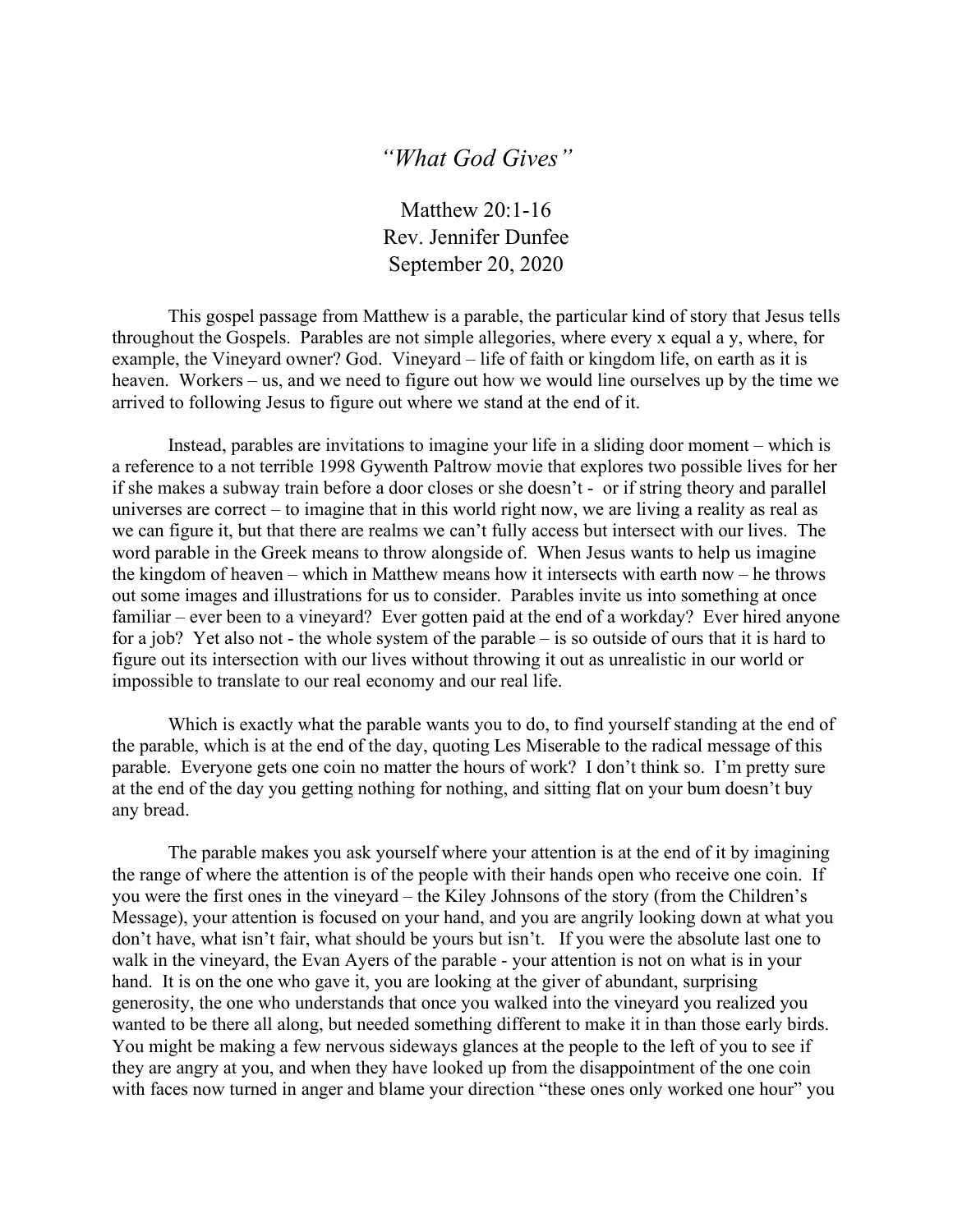keep your gaze on the one who gave it as if to say, I don't know the system, but I am pretty sure this was all the owner's idea.

And that is just right. This was all the owner's idea. To spend the day sending more and more people in. That is what the owner does. Send more and more people in – no one gets kicked out, no one gets turned away. They are not sent into the vineyard because they are showing any gifts at vineyarding – or whatever you do in a vineyard. They don't have nimble fingers, strong statures, experience in the work. One of my favorite parts of the passage that is a modern read back into it, is that twice the owner calls them "others". He saw others, others were standing there – and they get sent in. Love that. They were there and they weren't in the vineyard yet, so the owner got them in the vineyard. That was the day's work of the owner of the vineyard, getting people through the gate, or door, maybe a trellis – however you get in. This is our sliding door, parallel universe, where the owner sends us in by the nature of our being, our being there, rather than anything about us. Although I will resist allegory in a parable in general, I am pretty sure that vineyard owner is God and God wants everyone in. The ones chosen first, and the ones no one has picked all day. That is why this is a sliding door moment and parallel universe of the kingdom of God, because it doesn't usually feel this way. We humans are constantly comparing, assigning places of status on imaginary number lines. Are you a parent with a kid on a sports team? I bet you are really clear on that line from the best players to the worst. Are you a student in school? I bet you are really clear on the highest at math, band, writing to the lowest. Working in an office? You could probably draw a line from the best performing to the worst. This is how our minds work and sort. This is not how God does it.

When God sorts, there is no last, because I am thinking more and more that when God says the last will be first, it is because there is no line but a circle. Because in this parable, the last are not actually first – other than in the order they receive their same one coin. They are just not less than. Maybe the last shall be first is a way of saying that you get to the end and go right back to the beginning. The last hired receive the same gift as the first hired, and if those end-ofthe-day last hired ones are first in anything, it is turning their heads in the direction of the giver, the hirer, the sender, the one who sees, the one who needs you. What must it have been like to feel needed for people who waited all day unwanted? Transformative, like nothing will ever be the same again.

Here is the thing about that coin placed in the hand of the before-the-sun worker and the hand of the 5:00 p.m. worker that this scripture implies but doesn't say. God only has one coin to give. Because God doesn't compare or assign places of status, God does not have a gradation of gifts. If you are in the vineyard, God has one gift to give you. And what do you think that gift is?

The presence of the owner and the life of the kingdom. You don't get more of the presence of God than I do, even if you are the best worker in the kingdom of God known to humanity and I am the worst. Even if you have been doing this work since you were a toddler and I am a newbie. God's one gift is the presence of God. God's one gift is a life of purposeful work following our savior Jesus Christ, who is also a gift.